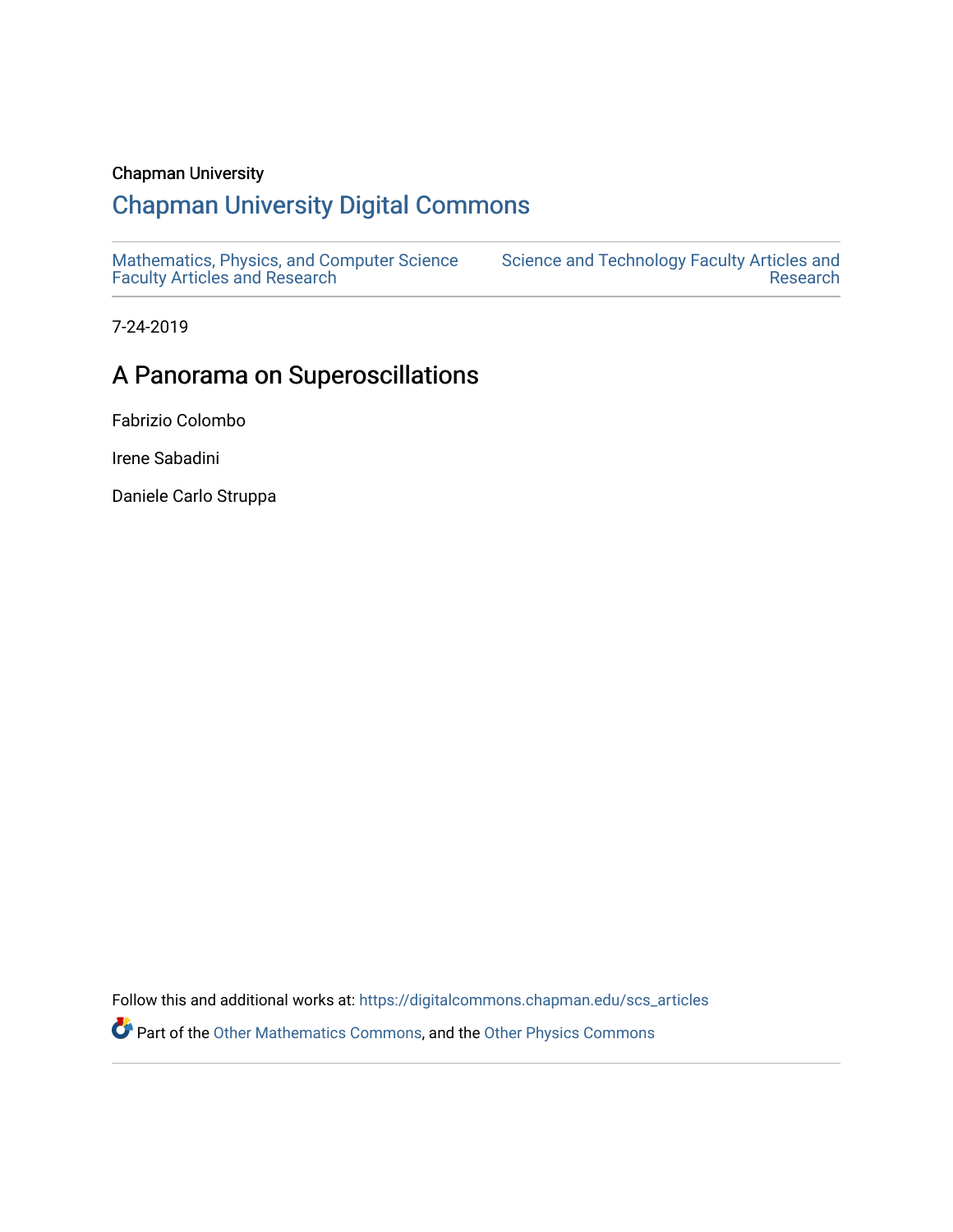# A Panorama on Superoscillations

### **Comments**

This article was originally published in *AIP Conference Proceedings*, volume 2116, in 2019. <https://doi.org/10.1063/1.5113982>

Copyright AIP Publishing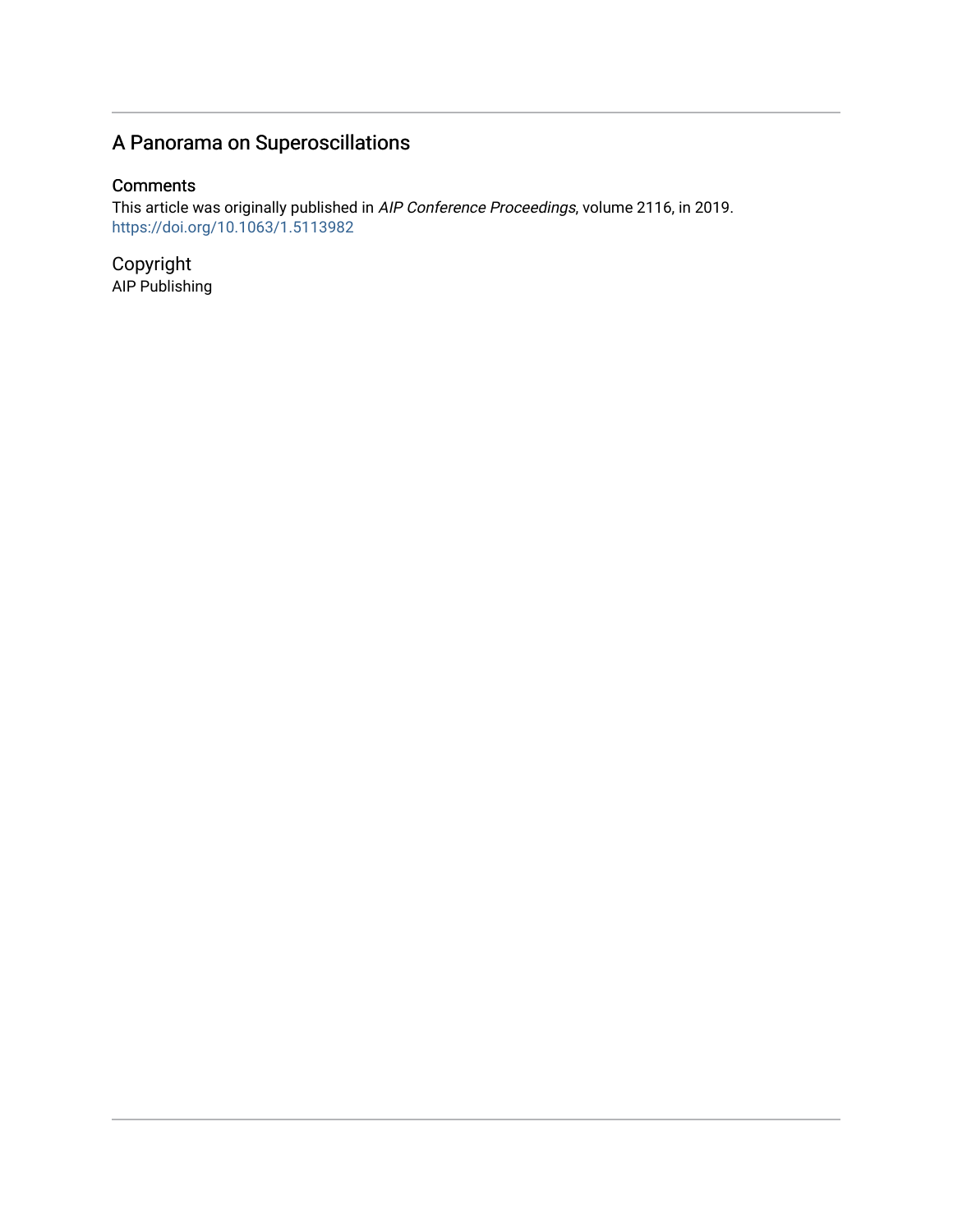## A Panorama on Superoscillations

### Fabrizio Colombo<sup>1</sup>, Irene Sabadini<sup>1,a)</sup> and Daniele C. Struppa<sup>2</sup>

<sup>1</sup>*Politecnico di Milano, Dipartimento di Matematica, Via Bonardi, 9, 20133 Milano, Italy.* <sup>2</sup>*Donald Bren Distinguished Chair in Mathematics, Chapman University, 92866 Orange, CA, USA.*

a)Corresponding author: irene.sabadini@polimi.it

Abstract. Purpose of this note is to give an overview on superoscillating sequences and some of their properties. We discuss their persistence in time under Schrödinger equation, we propose various classes of superoscillating functions and we also briefly mention how they can be used to approximate some generalized functions.

#### INTRODUCTION

Since their introduction, see e.g. [1, 9], superoscillating functions have attracted a lot of attention. They are bandlimited functions that show an apparently paradoxical behavior, in fact they can oscillate arbitrarily faster than their fastest Fourier component. Their study originated in quantum theory, but there were anticipations in theory of radar and in optics. Modern applications are wide and range from optical vortices to sub-wavelength microscopy and related areas of nanoscience and information theory. In this note we will not tackle the applications, for which we refer the reader to [8], but we illustrate some of the main mathematical properties of this important class of functions. For more information we refer the interested reader to [4] and to the recent survey papers [6, 5, 7]. The mathematical study of superoscillations has nowadays various directions of investigation, but in this overview we shall concentrate on three main problems: the evolution of superoscillating sequences when evolved using Schrödinger equation, the search for larger classes of superoscillatory functions, and the use of superoscillating sequences to approximate important sets of (generalized) functions.

#### SUPEROSCILLATING SEQUENCES AND THEIR EVOLUTION

The archetype superoscillatory function can be constructed as follows: let *a* be a real number such that *a* > 1 and consider the sequence of complex valued functions  $F_n(x, a)$  defined on R by

$$
F_n(x,a) = \left(\cos\left(\frac{x}{n}\right) + ia\sin\left(\frac{x}{n}\right)\right)^n = \sum_{k=0}^n C_k(n,a)\exp(i(1-2k/n)x)
$$
 (1)

where  $C_k(n, a) := {n \choose k} \left(\frac{1+a}{2}\right)^{n-k} \left(\frac{1-a}{2}\right)^k$ , and  ${n \choose k}$  denotes the binomial coefficients. If  $x \in \mathbb{R}$  is fixed, and we let n go to infinity, we immediately obtain that  $\lim_{n\to\infty} F_n(x, a) = e^{iax}$ . The convergence is uniform on all compact sets in R but it is not uniform on R, see [2]. The representation in terms of  $exp(i(1 - 2k/n)x)$ , together with the calculation of the limit of  $F_n(x, a)$  when *n* goes to infinity, explains why such a sequence is called superoscillating (or superoscillatory).

Since superoscillations arise from weak measurements in quantum mechanics it is important to study the persistence in time of superoscillations. In other words, it is important to study the evolution of superoscillating functions under Schrödinger equation (with different potentials). The simplest Cauchy problem one can consider is the case of the free particle  $i\partial_t\psi(x,t) = -\partial_{xx}\psi(x,t)$ ,  $\psi(x,0) = F_n(x,a)$ . An interesting fact is that the solution of the evolution problem involves refined techniques in complex analysis. One should note that for any finite  $n \in \mathbb{N}$  the functions  $F_n(x, a)$  rise to values  $O(n!)$  outside the range  $|x| < O(\sqrt{n})$ , and are ultimately destroyed for values of the time greater than  $O(n)$ , see [9]. However, we have proved that for the free particle when  $n \to \infty$  the superoscillations persist for any

> *International Conference of Numerical Analysis and Applied Mathematics (ICNAAM 2018)* AIP Conf. Proc. 2116, 020002-1–020002-4; https://doi.org/10.1063/1.5113982 Published by AIP Publishing. 978-0-7354-1854-7/\$30.00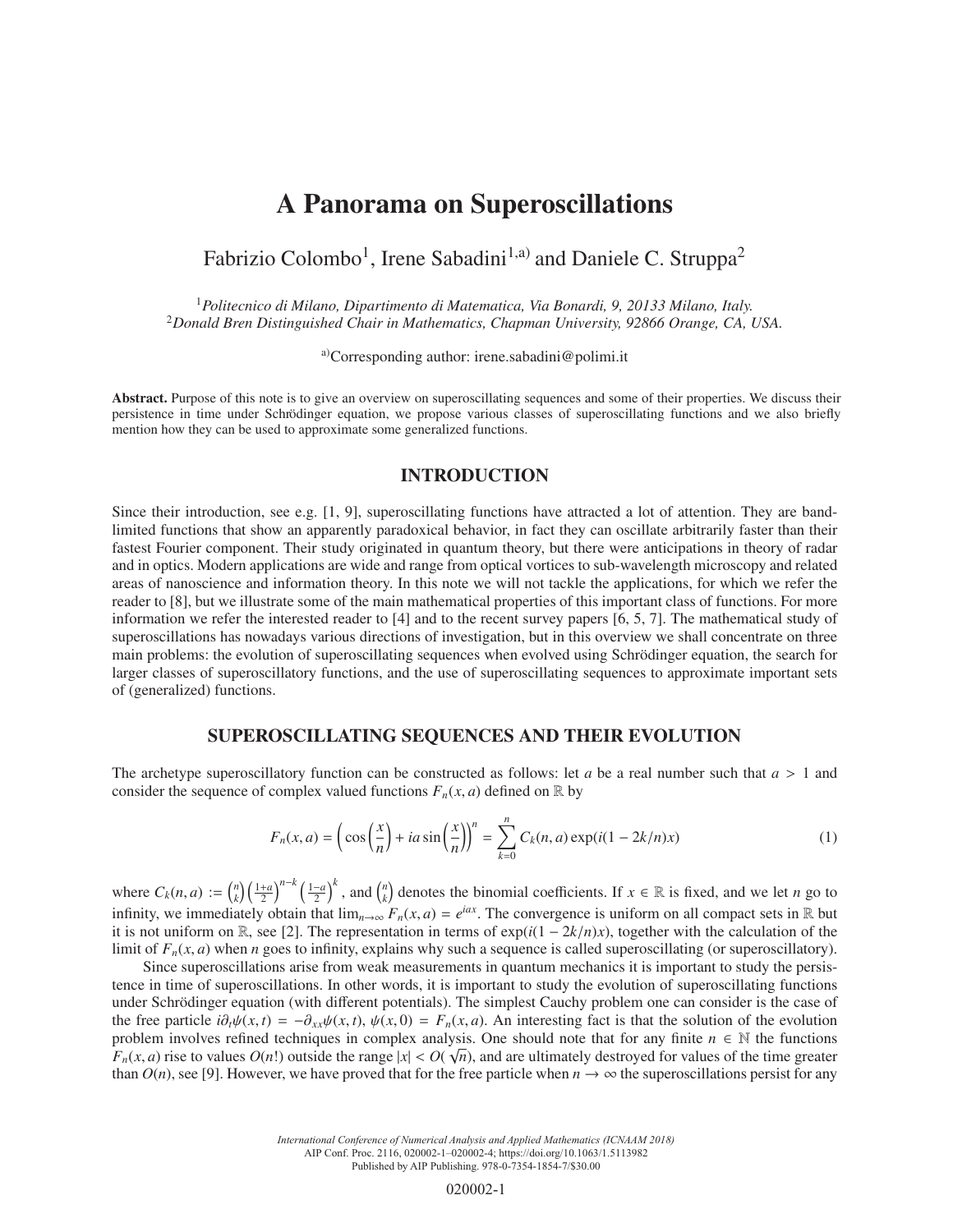time *t*. The study of the evolution of superoscillations under different potentials requires to determine the continuity of operators such as

$$
P_{\lambda}(t,\partial_{x})=\sum_{n=0}^{\infty}\frac{\lambda(t)^{n}}{n!}\partial_{x}^{pn}
$$

where  $\lambda(t)$  is a given bounded function for the parameter  $t \in [0, T]$ , and  $p \in \mathbb{N}$ . For some type of potentials we have studied the continuity of these kind of operators acting on the analytic extensions of  $F_n(z, a)$  to  $\mathbb C$  of the functions *F<sub>n</sub>*(*x*, *a*) and we proved that the solution  $\psi_n(x, a)$  of the associated Cauchy problem  $i\partial_t\psi(x, t) = H\psi(x, t)$ ,  $\psi(x, 0) =$  $F_n(x, a)$  can be written as  $\psi_n(x, a) = P_\lambda(t, \partial_x) F_n(x, a)$ . One then extends Schrödinger equation to the complex plane and demonstrates that the operator  $P_{\lambda}(t, d/dz)$  acts continuously on an appropriate space of entire functions containing  $F_n(z, t)$ . That this is indeed possible is non trivial and relies on some subtle estimates in spaces of entire functions with growth. The desired result is then obtained by restricting back to the real axis. In order to explain the general ideas behind our method, we introduce the following:

**Definition 1** *We define the class*  $\mathcal{A}_1$  *to be the set of entire functions such that there exists*  $C > 0$  *and*  $B > 0$  *for which*  $|f(z)|$  ≤ *C* exp(*B*|*z*|),  $\forall z \in \mathbb{C}$ .

The crucial tool to obtain our result is next result proved in [7]:

**Theorem 2** Let  $\lambda(t)$  be a bounded function for  $t \in [0, T]$  for some  $T \in (0, \infty)$  and let  $f \in \mathcal{A}_1$ . Then, for  $p \in \mathbb{N}$ , we *have*  $P_{\lambda}(t, \partial_z)f \in \mathcal{A}_1$  *and*  $P_{\lambda}(t, \partial_z)$  *is continuous on*  $\mathcal{A}_1$ *, that is*  $P_{\lambda}(t, \partial_z)f \to 0$  *as*  $f \to 0$ *.* 

The theory allows to treat also more general situations like the one of the harmonic oscillator which depends on the following corollary:

**Corollary 3** Let  $p = 2$  and  $\lambda(t) = \frac{i}{2} \sin t \cos t$ . The operator  $P(t, \partial_z) := \sum_{n=0}^{\infty} \frac{1}{n!} \left( \frac{i}{2} \sin t \cos t \right)^n \frac{\partial^2 n}{\partial z^n}$ , is continuous on A1*.*

This results allows to treat the Cauchy problem for the quantum harmonic oscillator

$$
i\frac{\partial\psi(t,x)}{\partial t}=\frac{1}{2}\left(-\frac{\partial^2}{\partial x^2}+x^2\right)\psi(t,x),\quad\psi(0,x)=F_n(x,a).
$$

Using the continuity proven in the Corollary, one shows that it admits the solution

$$
\psi_n(t,x) = (\cos t)^{-1/2} e^{-(i/2)x^2 \tan t} \sum_{k=0}^n C_k(n,a) \exp(ix(1-2k/n)/\cos t - (i/2)(1-2k/n)^2 \tan t).
$$

By taking the limit for  $n \to \infty$  we then obtain

$$
\lim_{n \to \infty} \psi_n(t, x) = (\cos t)^{-1/2} \exp(-(i/2)(x^2 + a^2) \tan t + iax/\cos t).
$$

This fact shows that the superoscillations are amplified by the potential and that the solution blows up in  $t = \pi/2$ . We note that, even when  $a \in (0, 1)$ , for the harmonic oscillator there is always a superoscillatory phenomenon since in the solution there is the term  $e^{-(i/2)(x^2+a^2)\tan t + iax/\cos t}$ , and it does not matter how small is *a*.

#### NEW CLASSES OF SUPEROSCILLATING SEQUENCES

An interesting byproduct of the construction in the previous section is the fact that from the sequence  $F_n(x, a)$  one can construct several other superoscillating sequences. Another possibility to enlarge the class is to consider superoscillating sequences as described below:

**Definition 4** Let  $a \in \mathbb{R}$  and let  $C_i(n, a)$  and  $k_i(n)$  be real valued functions of the variables n, a and n, respectively. *The function*

$$
Y_n(x, a) = \sum_{j=0}^n C_j(n, a)e^{ik_j(n)x},
$$

*(called generalized Fourier sequence) is said to be a superoscillating sequence if:*  $|k_i(n)| \leq 1$ *; and if there exists a compact subset of*  $\mathbb{R}$ *, which will be called* a superoscillation set, *on which*  $Y_n$  *converges uniformly to e*<sup>*ig(a)x</sup> where g is*</sup> *a continuous real value function such that*  $|g(a)| > 1$ .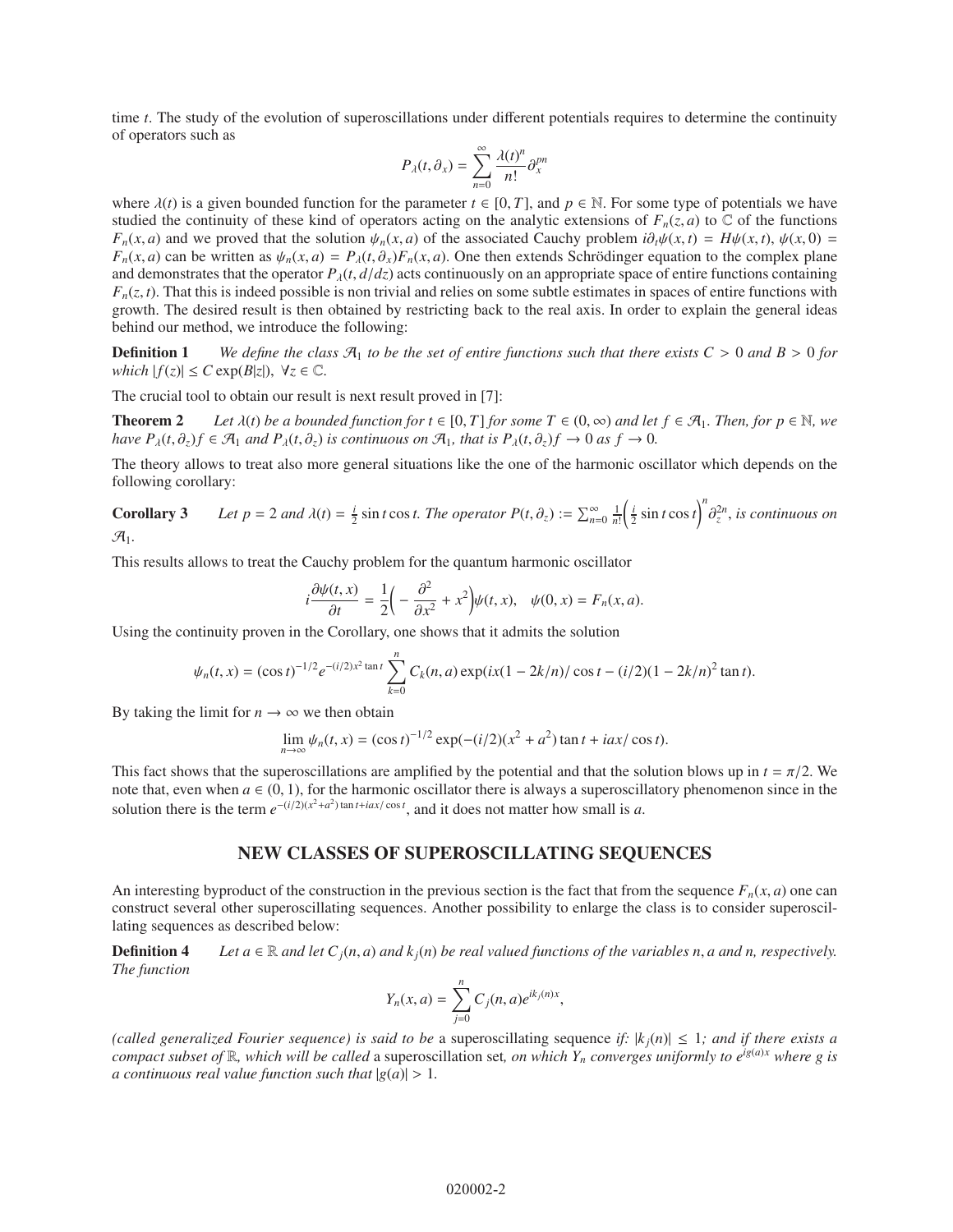We note that, obviously, the classical Fourier expansion does not fulfill the previous definition, since its frequencies are not, in general, bounded. However, this definition is enough general to include various possibilities.

Another direction to enlarge the class of superoscillating functions is to consider the case of several variables, see [3]. We will consider *n*-tuples of complex numbers  $(u_1, \ldots, u_n)$ . Let  $\alpha = (\alpha_1, \ldots, \alpha_n) \in \mathbb{N}^n$  be a multi-index of length  $|\alpha| = \sum_{j=1}^n \alpha_j$ .

**Definition 5 (Generalized Fourier sequence in several variables)** Let  $\alpha = (\alpha_1, \dots, \alpha_m) \in \mathbb{N}^m$  be a multi-index *and let*

$$
P(u_1, u_2, \dots, u_m) = \sum_{|\alpha| \leq h} a_{\alpha} u_1^{\alpha_1} \dots u_r^{\alpha_m}, \text{ for } a_{\alpha} \in \mathbb{C}
$$

*be a polynomial of degree h. Set*

$$
Z_{k_j}(x_j) := e^{ix_j k_j(n)}, \quad j = 1, \dots, m,
$$

*where*  $k_i(n)$ ,  $j = 1, \ldots, m$ , are real valued sequences. We call generalized Fourier sequence in several variables *a sequence of the form*

$$
f_n(x_1,\ldots,x_m)=\sum_{k=0}^n \mathcal{K}_k(n,a)P(Z_{k_1}(x_1),\ldots,Z_{k_m}(x_m)),
$$
\n(2)

*where*  $a \in \mathbb{R}$  *and*  $\mathcal{K}_k(n, a)$ *,*  $k = 0, \ldots, m$ *,*  $m \in \mathbb{N}$  *is a real valued sequence.* 

**Definition 6 (Superoscillating sequence in several variables)** Let  $a \in \mathbb{R}$ . A generalized Fourier sequence  $f_n(x_1, \ldots, x_m)$  *of the form (2) is said to be* a superoscillating sequence *if* 

$$
\lim_{n\to\infty} f_n(x_1,\ldots,x_m) = Q(e^{ig_1(a)x_1},\ldots,e^{ig_m(a)x_m})
$$

*where*  $Q(u_1, \ldots, u_m)$  *is a polynomial,*  $|k_i(n)| \leq 1$  *for*  $j = 1, \ldots, m$ *, and there exists a compact subset of*  $\mathbb{R}^m$ *, which will be called* a superoscillation set, on which  $f_n$  converges uniformly to  $Q(e^{ig_1(a)x_1}, \ldots, e^{ig_m(a)x_m})$ , where the functions  $g_i$ *are continuous, real valued and satisfy*  $|g_j(a)| > 1$  *for*  $j = 1, \ldots, m$ .

The following theorem extends a result originally proved in [3] in the case that the powers are even numbers. The statement is provided in the case of two variables, but it can be generalized to an arbitrary number of variables, see also [6].

**Theorem 7** *Let a* > 1*. For*  $m_1$ *,*  $m_2 \in \mathbb{N}$  *let us set* 

$$
z_{k,m_1}(x) := e^{ix(1-2k/n)^m 1}, \quad z_{k,q}(y) := e^{iy(1-2k/n)^m 2},
$$

and assume that there exists  $r \in \mathbb{N}$  such that  $m_1 = rm_2$ . Consider the polynomial of degree h in the two variables  $u, v$ 

$$
P(v, u) = \sum_{|\alpha| \le h} a_{\alpha} v^{\alpha_1} u^{\alpha_2},
$$

*where*  $a_{\alpha} \in \mathbb{C}$  *and*  $\alpha$  *is a multi-index of length*  $|\alpha|$ *. Define* 

$$
f_n(x, y) = \sum_{k=0}^n C_k(n, a) P(z_{k,m_1}(x), z_{k,m_2}(y)).
$$

*Then*  $f_n(x, y)$  *is superoscillating, that is* 

$$
\lim_{n\to\infty}f_n(x,y)=P(e^{ixa^{m_1}},e^{iya^{m_2}}).
$$